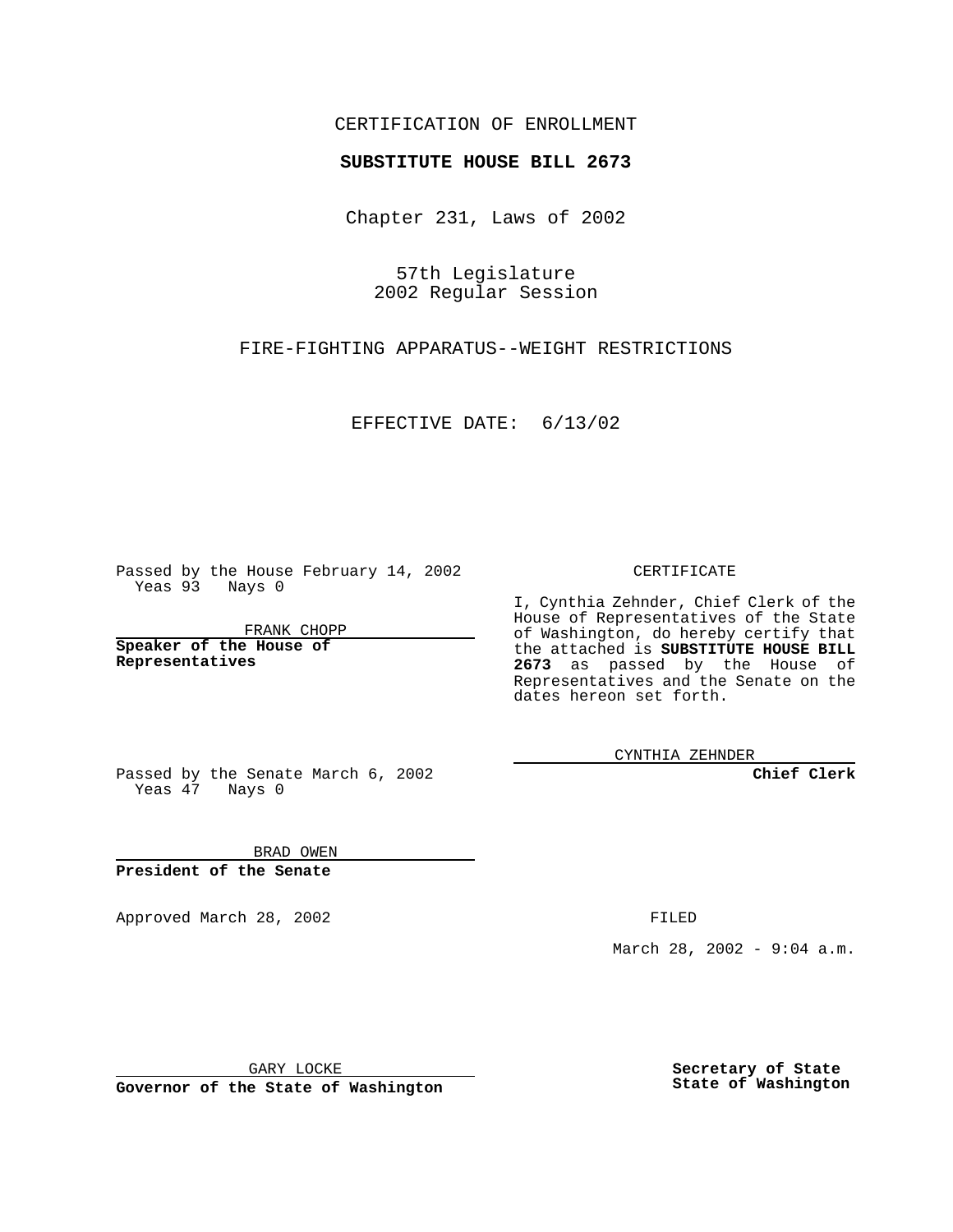## **SUBSTITUTE HOUSE BILL 2673** \_\_\_\_\_\_\_\_\_\_\_\_\_\_\_\_\_\_\_\_\_\_\_\_\_\_\_\_\_\_\_\_\_\_\_\_\_\_\_\_\_\_\_\_\_\_\_

\_\_\_\_\_\_\_\_\_\_\_\_\_\_\_\_\_\_\_\_\_\_\_\_\_\_\_\_\_\_\_\_\_\_\_\_\_\_\_\_\_\_\_\_\_\_\_

Passed Legislature - 2002 Regular Session

**State of Washington 57th Legislature 2002 Regular Session**

**By** House Committee on Transportation (originally sponsored by Representatives Cooper, Morell, Simpson, Chase, Ogden, Wood and McDermott)

Read first time 02/08/2002. Referred to Committee on .

 AN ACT Relating to weight limits on fire-fighting apparatus; amending RCW 46.44.190; and prescribing penalties.

BE IT ENACTED BY THE LEGISLATURE OF THE STATE OF WASHINGTON:

 **Sec. 1.** RCW 46.44.190 and 2001 c 262 s 3 are each amended to read as follows:

 (1) As used in this section, "fire-fighting apparatus" means a vehicle or combination of vehicles, owned by a regularly organized fire suppression agency, designed, maintained, and used exclusively for fire suppression and rescue or for fire prevention activities. These vehicles and associated loads or equipment are necessary to protect the public safety and are considered nondivisible loads. A vehicle or combination of vehicles that is not designed primarily for fire suppression including, but not limited to, a hazardous materials response vehicle, bus, mobile kitchen, mobile sanitation facility, and heavy equipment transport vehicle is not a fire-fighting apparatus for purposes of this section.

 (2) Fire-fighting apparatus must comply with all applicable federal and state vehicle operating and safety criteria, including rules adopted by agencies within each jurisdiction.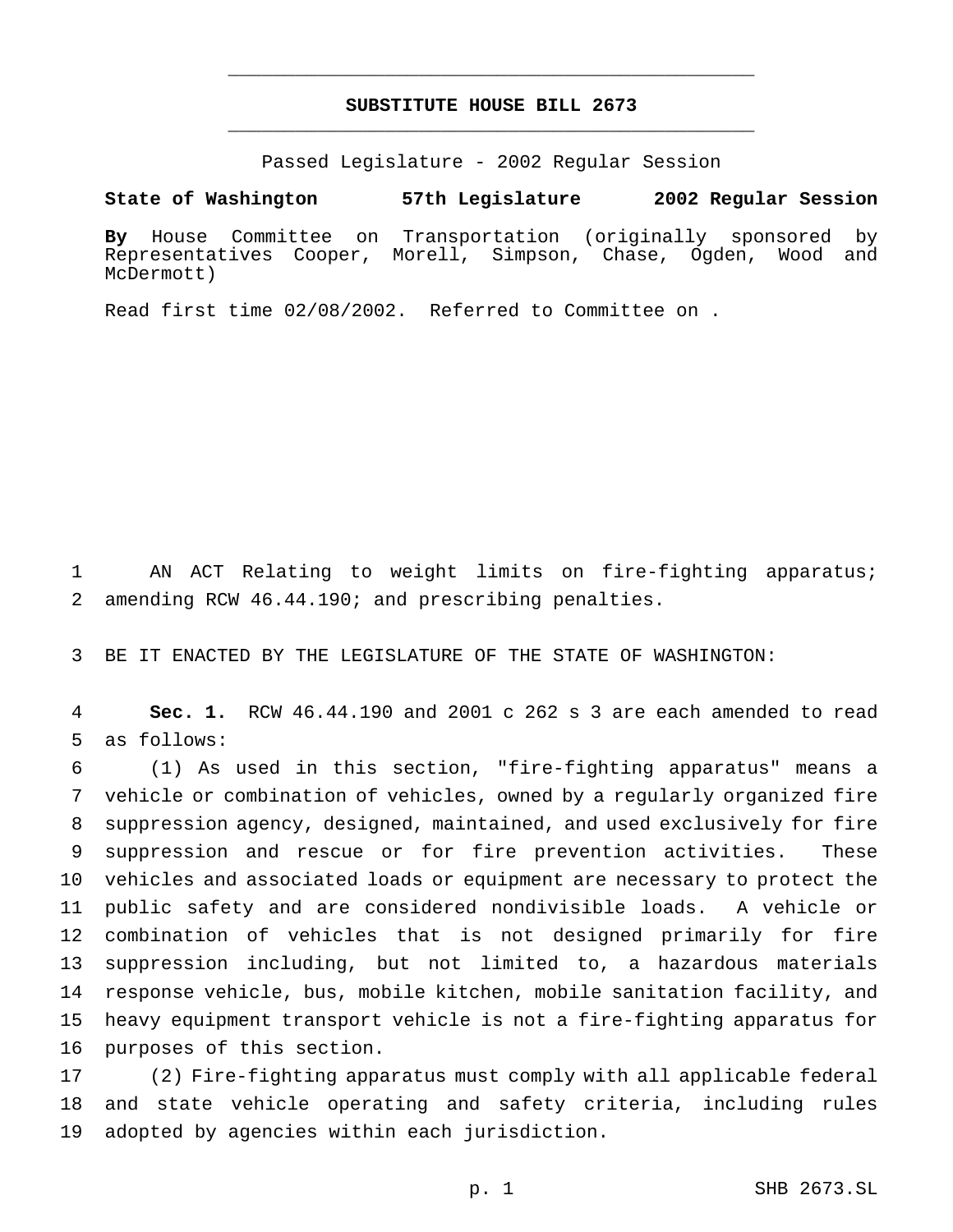(3) All owners and operators of fire-fighting apparatus shall 2 comply with current information, ((available through)) provided by the 3 department, regarding the applicable load restrictions of state and 4 local bridges within the designated fire service area, including any automatic or mutual aid agreement areas.

 (4) Fire-fighting apparatus operating within a fire district or municipal department boundary of the owner of the apparatus, including any automatic or mutual aid agreement areas, may operate without a permit if:

- (a) The weight does not exceed:
- (i) 600 pounds per inch width of tire;
- (ii) 24,000 pounds on a single axle;
- 13 (iii) 43,000 pounds on a tandem axle set;
- (iv) 67,000 pounds gross vehicle weight, subject to the gross weight limits of RCW 46.44.091(1) (c), (d), and (e);
- (v) The tire manufacturer's tire load rating.
- (b) There is no tridem axle set.
- (c) The dimensions do not exceed:
- (i) 8 feet, 6 inches wide;
- (ii) 14 feet high;
- (iii) 50 feet overall length;
- (iv) 15 foot front overhang;
- (v) Rear overhang not exceeding the length of the wheel base.

 (5) Operators of fire-fighting apparatus that exceed the weight limits in subsection (4) of this section must apply for an overweight 26 permit with the department ((may grant permits for fire fighting apparatus that exceed the weight limits in subsection (4) of this section only if they were put into operation in this state before July 29 1, 2001)). The maximum weight a fire-fighting apparatus may weigh is 50,000 pounds on the tandem axle set, and may not exceed 600 pounds per inch width of tire. The maximum weight limit must include the weight 32 of a full water tank, if applicable, all equipment necessary for 33 operation, and the normal number of personnel usually assigned to be on 34 board, or four personnel, whichever is greater. At least four personnel must be physically present at the time the apparatus is 36 weighed.

 (6) When applying for a permit, a current weight slip from a certified scale must be attached to the department's application form. Upon receiving an application, the department shall transmit it to the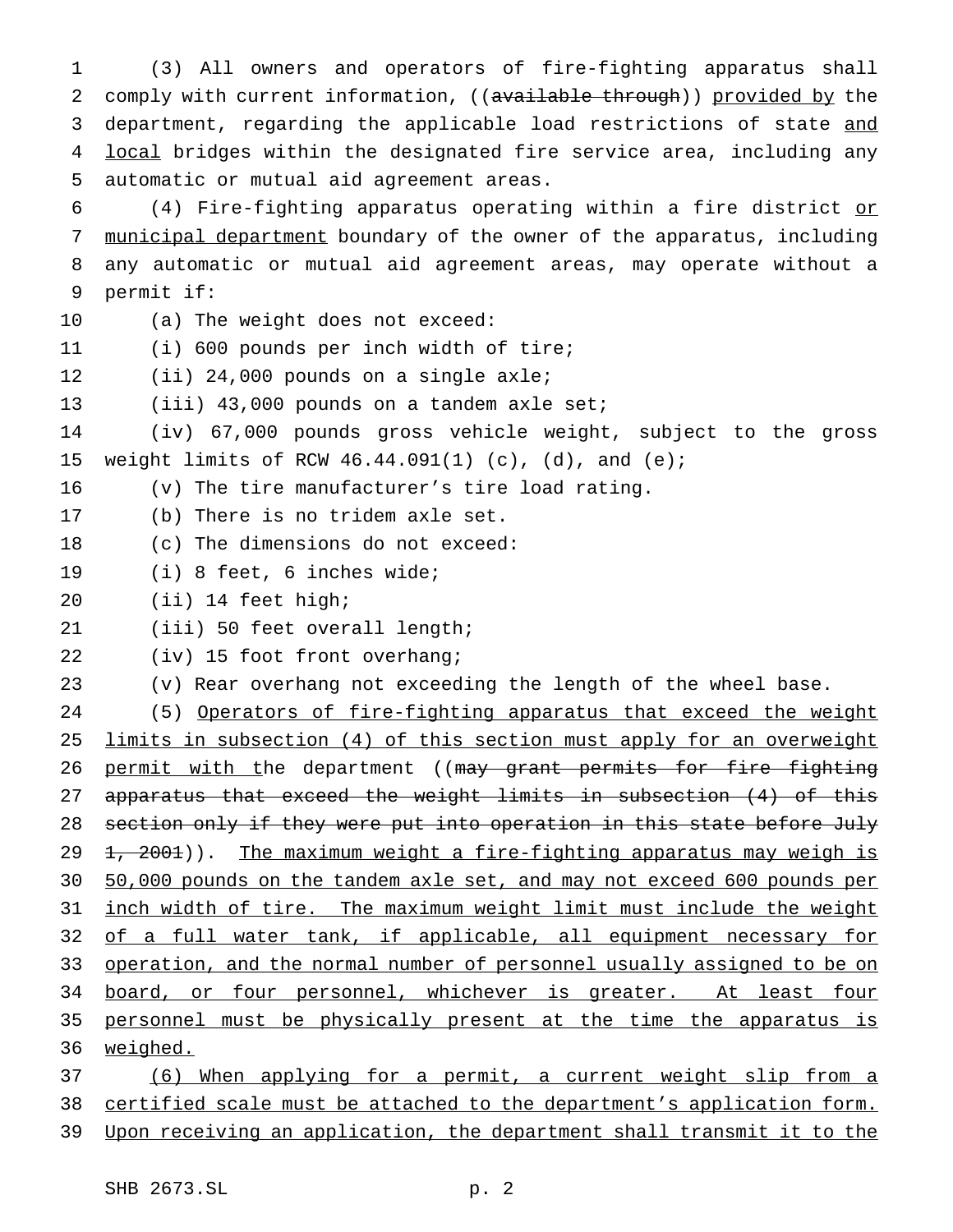1 local jurisdictions in which the fire-fighting apparatus will be 2 operating, so that the local jurisdictions can make a determination on 3 the need for local travel and route restrictions within the operating 4 area. The department shall issue a permit within twenty days of 5 receiving a permit application and shall issue the permit on an annual 6 basis for the apparatus to operate ((within the designated fire service 7 area, including mutual benefit agreement areas, subject to the)) on the 8 state highway system, with reference made to applicable load 9 restrictions ((of state bridges referred to in subsection (3) of this 10 section)) and any other limitations stipulated on the permit, including 11 limitations placed by local jurisdictions. ((Before issuing a permit, 12 the department will compare the apparatus to be permitted with the 13 bridge load ratings for structures on state highways within the 14 operating area. The permit will denote any structures where access by 15 the apparatus is either based on special operating instructions or is 16 denied.))

17 (7) Fire-fighting apparatus in operation in this state before the effective date of this act, and privately owned industrial fire-19 fighting apparatus used for purposes of providing emergency response and mutual aid are each exempt from subsections (4) and (5) of this section. However, operators of the exempt fire-fighting apparatus must still obtain an annual permit under subsection (6) of this section.

 (8) Fire-fighting apparatus without the proper overweight permits are prohibited from being operated on city, county, or state roadways until the apparatus is within legal weight limits and a current permit has been issued by the department. When the permit is issued, the fire 27 district must notify the Washington state patrol that the apparatus is in compliance with overweight permit regulations.

29 (9) The Washington state patrol may conduct random spot checks of 30 fire-fighting apparatus to ensure compliance with overweight permit 31 regulations. If a fire-fighting apparatus is found to be not in 32 compliance with overweight permit regulations, the state patrol shall 33 issue a violation notice to the fire department stating this fact and 34 prohibiting operation of the apparatus on city, county, and state 35 roadways.

36 (10) It is a traffic infraction to continue to operate a fire-37 fighting apparatus on the roadways after a violation notice has been 38 issued. The following penalties apply: